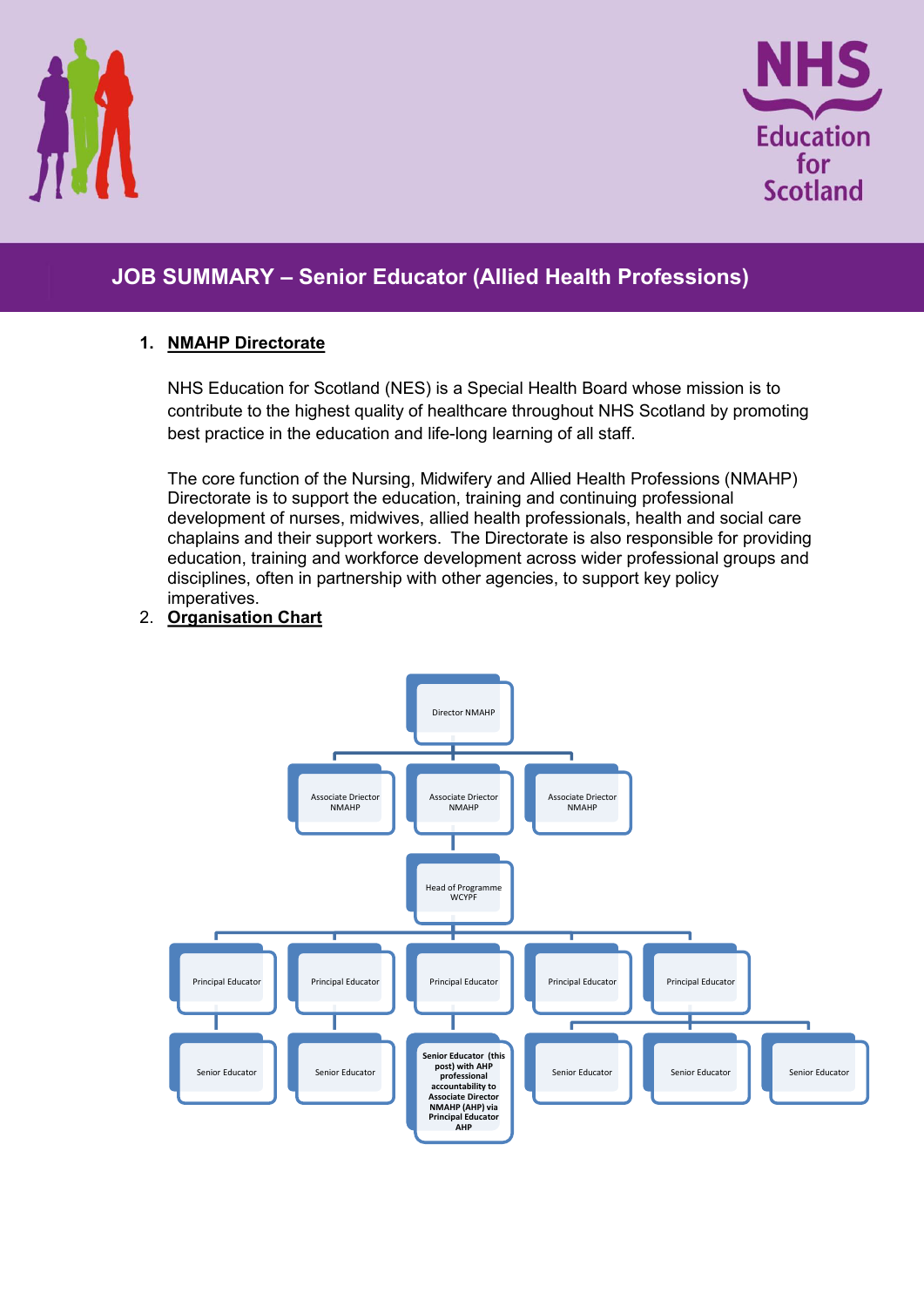The post holder will be hosted within the Women, Children, Young People and Families (WCYPF) programme in NMAHP and will report to a Principal Educator in that team.

The post holder will also have AHP professional accountability to the NMAHP Associate Director (AHP) and will link to the AHP team.

NES actively seeks to work across professions and workstreams to support the effective design and delivery of education. This means that the post holder will routinely work across and with other teams and be accountable for work delivered out with the host programme/workstream. In particular the post holder will work with the Mental Health and Learning Disabilities team in NMAHP and the Psychology **Directorate** 

#### **3. Job Role**

This post is hosted within the NMAHP Directorate and will

- work with colleagues across NES and with external stakeholders to build on and develop work to support AHP workforce development in relation to supporting children and young people experiencing poor mental health and well-being.
- provide an AHP contribution and perspective as required to NES-wide workforce development activity in relation to the mental health and well-being of children and young people

#### **4. Key Tasks**

.

These will include but will not be limited to:

- 1. Understanding the learning and development needs of
	- AHPs who work in a variety of health, care or education settings with children and young people with poor or low risk mental health and wellbeing
	- AHPs new to Child and Adolescent Mental Health Service roles
- 2. Designing and delivering a range of innovative education activities in response to the identified need
- 3. Working with stakeholders to ensure AHPs access a range of existing and planned education and workforce development activities across health and social care, related to the mental health and well-being of children and young people.
- 4. Nurturing existing partnerships and relationships, and where necessary, developing additional working relationships with a range of stakeholders across the health and social care sectors in relation to AHP role supporting children and young people experiencing poor mental health and well-being.
- 5. Supporting multi-professional and inter-agency approaches to learning and workforce development across health and social care.
- 6. Using high level communication, influencing and relationship skills to shape and articulate NES's contribution to workforce learning and development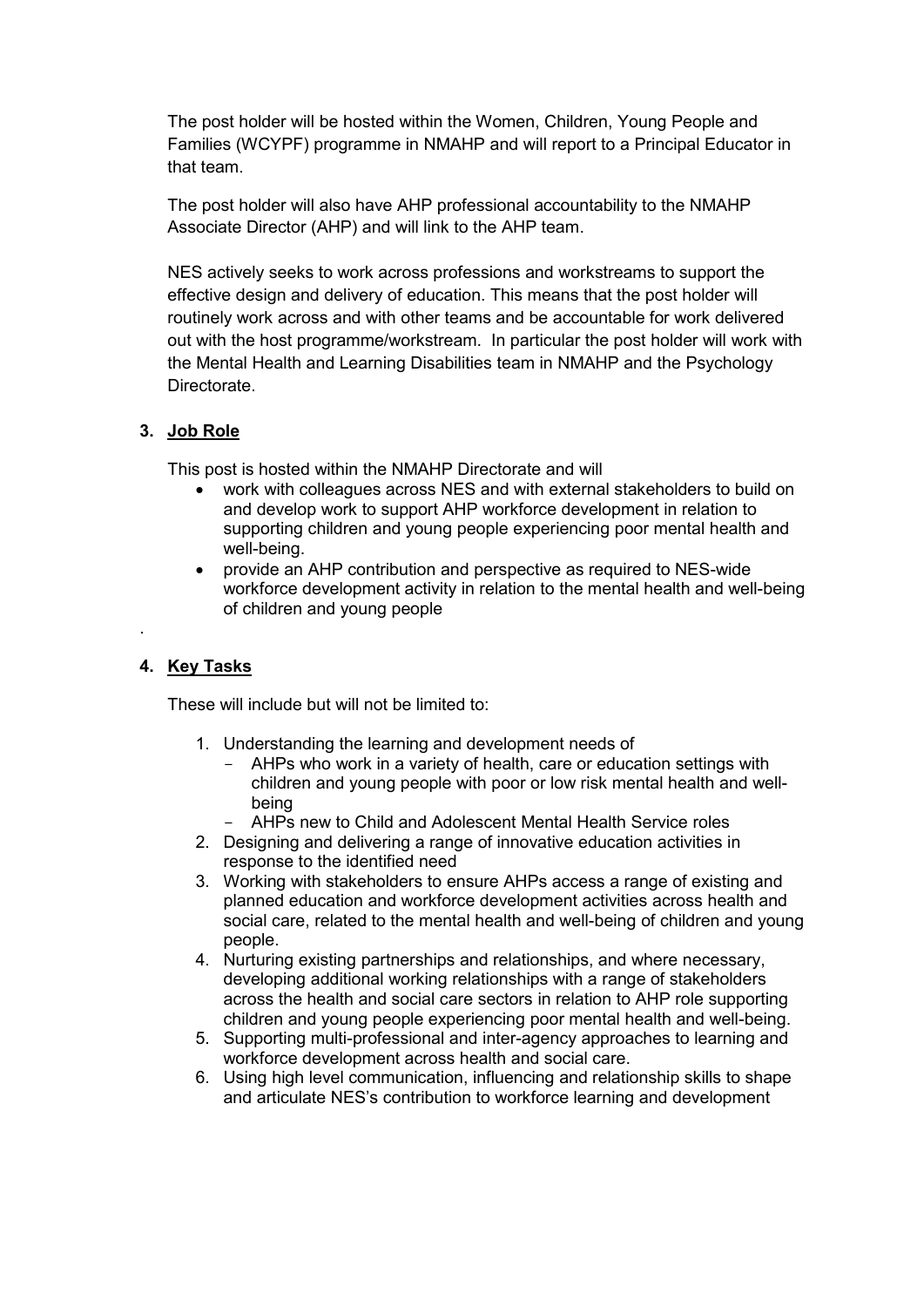## **Harmonised Band 8a Senior Educator**

#### 1. **JOB IDENTIFICATION**

Job Title: Senior Educator, Allied Health Professions (AHP)

Department(s): AHP

Directorate: Nursing, Midwifery and allied Health Professions (NMAHP)

Job Reference: 7850BR

Responsible to: Principal Educator, Women, Children, Young People and Families Programme

#### **2. JOB PURPOSE**

The purpose of this role is to provide strategic leadership, planning, co-ordination and support for the development and enhancement of education and training, which could be practice based. They will provide expertise within their specialist area as well as manage and play a lead role in the development of colleagues within support teams.

The post holder will have a highly specialised knowledge, some of which is at the forefront of knowledge in a field of work, which they use for the basis for original thinking and/or research. They are leaders with considerable responsibility, and the ability to research and analyse complex processes.

#### **3. DIMENSIONS**

The post will interpret, develop and implement broad national policy, legislation and compliance requirements to provide direction, guidance and support on a range of matters to the organisation as a whole, as well as other areas of NHS Scotland.

The postholder will manage and develop colleagues as well as having line management responsibilities.

They will be expected to contribute their specialist expertise to national and regional NES initiatives.

The postholder will be required to assist in any other duties which are deemed reasonable to their role and band.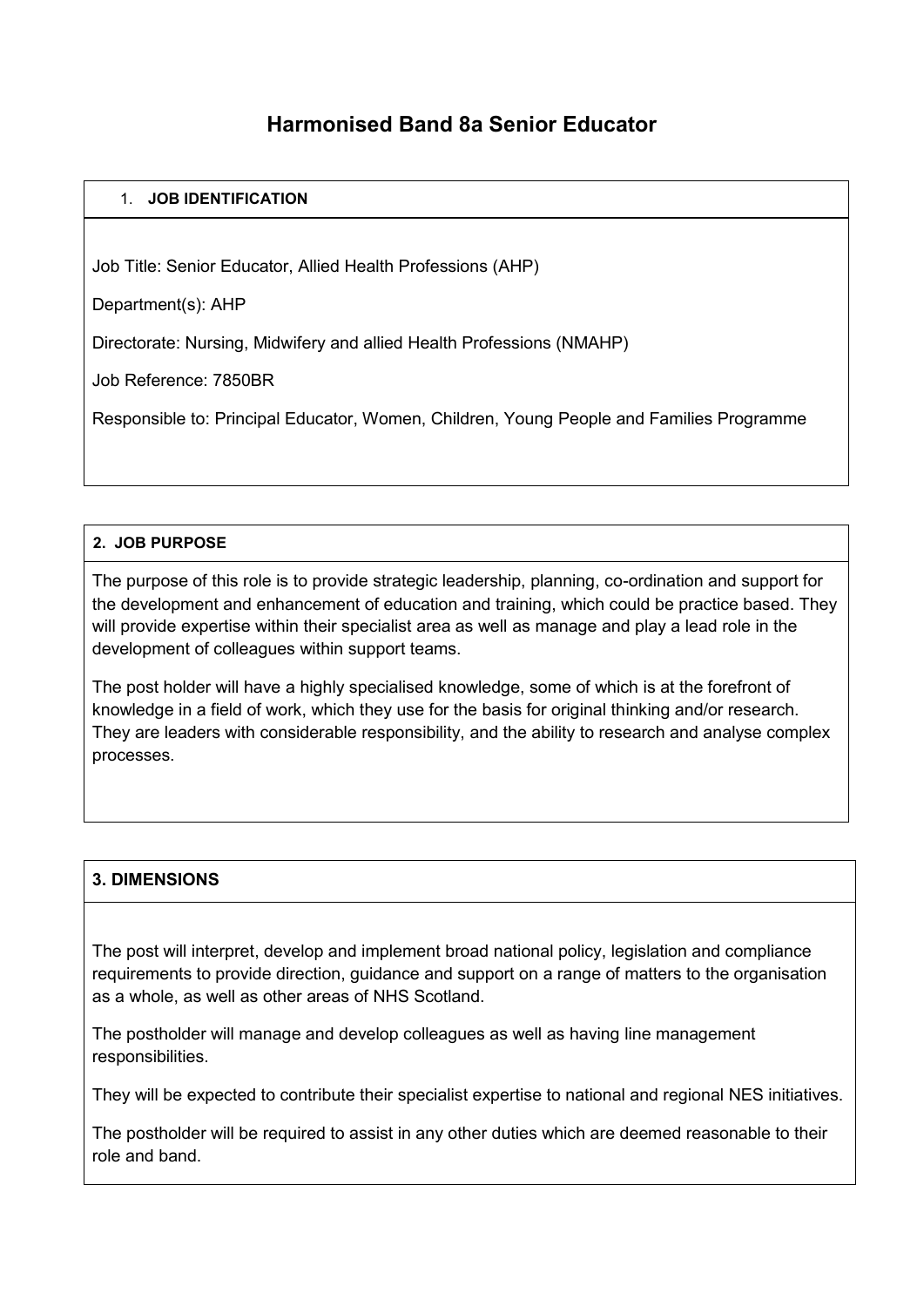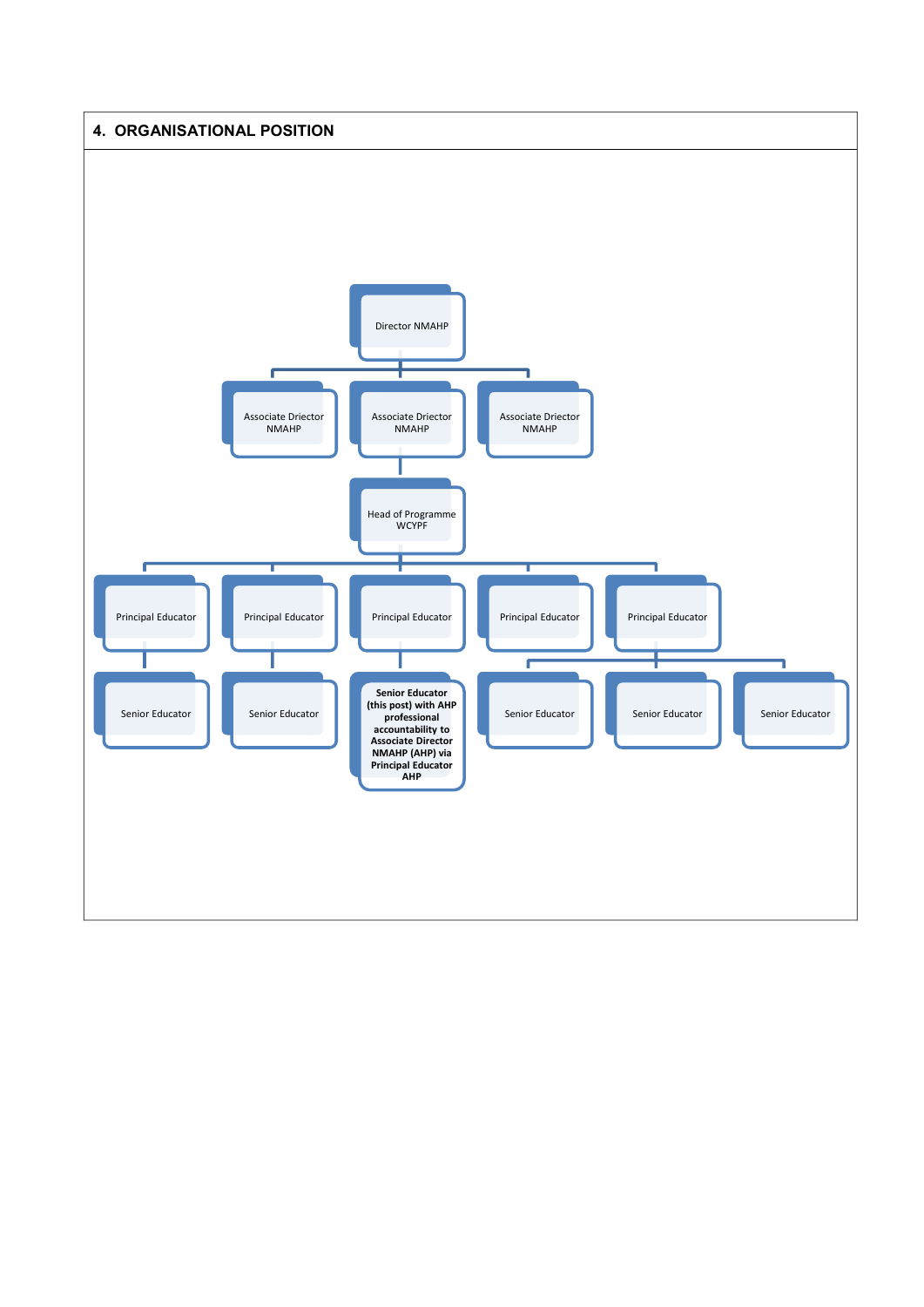#### **5. ROLE OF DEPARTMENT**

NHS Education for Scotland (NES) is a Special Health Board whose mission is to contribute to the highest quality of healthcare throughout NHS Scotland by promoting best practice in the education and life-long learning of all staff.

We are the leader in educational design, delivery and quality assurance and provide wide-ranging support to workforce development. We are the official provider of workforce statistics for NHS Scotland and support national workforce planning. We design and develop digital technologies supporting innovation and transformation.

The core function of the NMAHP directorate is to support the education, training and continuing professional development of nurses, midwives and allied health professionals, health and social care chaplains and their support workers. The directorate is also responsible for providing education, training and workforce development across wider professional groups and disciplines, often in partnership with other agencies, to support key policy imperatives.

This post will sit within the Women, Children, Young People and Families team within NMAHP Directorate. Getting it Right for Every Child [\(GIRFEC\)](http://#) and the [United Nations Convention on the](http://#)  [Rights of the Child u](http://#)nderpins our work in NMAHP and across NES and we recognise our contribution through education and workforce development, in improving health and wellbeing outcomes for children, young people and their families. It is through a range of programmes and projects we consider and address the education and learning needs across professions and sectors, in order to positively and effectively impact health and wellbeing outcomes.

As an HCPC registered practitioner, and as one of the Allied Health Professions, the post holder will join the AHP community within NES

**6. KEY RESULT AREAS (Key Result Areas convey all potential aspects of a job role. Key result areas will be further developed within the KSF outline with some being more relevant than others dependent on the current requirements for your role.)**

- Manage, co-ordinate and support colleagues, within their area of expertise and across NHS Scotland, in developing the learning environment and ensuring education/training provision supports policy initiatives and are cognisant of existing educational frameworks.
- Contribute to the development and implementation of a strategic plan for the provision of support for education and training within the key priority areas.
- Influence national, regional and local agendas in order to progress the development of infrastructures to support and share knowledge about education across professions relevant to their area of expertise within NHS Scotland.
- Develop information sharing networks, structures, and establish appropriate processes supporting effective two-way communication impacting upon colleagues at national, regional and health board levels across NHS Scotland.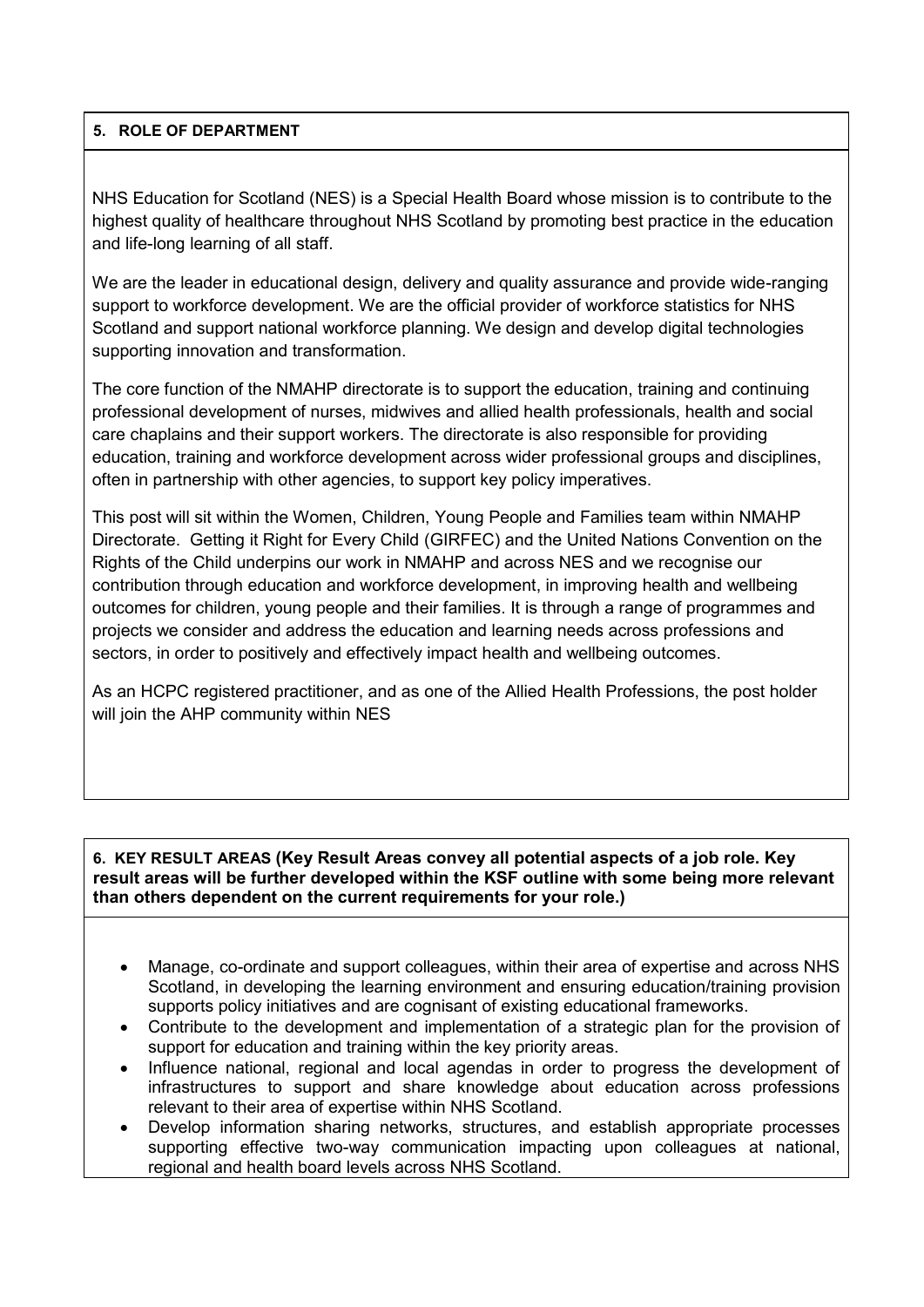- Work closely with a whole breadth of stakeholders to provide ongoing facilitation, support and advice on education. E.g. regional/local managers, Scottish College Sector, Scottish Government Health Directorate.
- Responsible for building capacity and capability within and across the clinical and education workforce.
- Make significant contribution to the on-going development and maintenance of quality standards/frameworks, supporting each Health Board to implement these and monitor the performance of these standards taking any necessary action to communicate/advise/assist on order to meet performance levels.
- Collaborate with key stakeholders to develop robust evidence base to underpin the education and training activities related to the priority areas.
- Liaise with professional groups to establish multidisciplinary / multi-professional education initiatives locally, regionally and nationally.
- Identify gaps in evidence and raise awareness of leads of research programmes/initiatives of potential areas for educational research activity. Where such initiatives attract funding, the post holder may commission and manage any educational research within the region.
- Analyse training and education needs of those colleagues that provide education and/or training to relevant staff.
- Developing briefing documents, background papers, tables and reports and other materials as appropriate for stakeholder groups such as Steering Groups and Scottish Government Health Department.
- Monitors and reviews financial information to ensure that they are consistent with guidelines and to make recommendations for efficiencies and service redesign as an ongoing job responsibility.
- Lead and manage the development of any future additional training provision, responsible for the educational implementation and delivery of training as well as the impact assessment.
- Work and negotiate with Scottish Government funders and policy makers, relevant bodies to area of work and key stakeholders in NES and the service to explore the long term future of the initiatives.
- Develop and maintain effective links with key stakeholders in order to support wider NES activity.
- Maintain and develop own professional knowledge and expertise in relation to area of responsibility; maintain awareness of professional education, good practice an innovation within the UK and abroad through attendance at seminars, conferences, study days, networking and professional contacts

#### **7a. EQUIPMENT AND MACHINERY**

The post holder will be required to use the following equipment in the course of their work:

- Use of equipment and products relevant to specialist area for demonstration and training purposes.
- A range of office, audio-visual and IT equipment
- PC for design, development and maintenance of IT solutions.
- Multi-function devices : scanners, copiers, printers, fax.
- Telephone
- VC facilities
- Portable equipment (e.g. laptop, mobile phone etc.)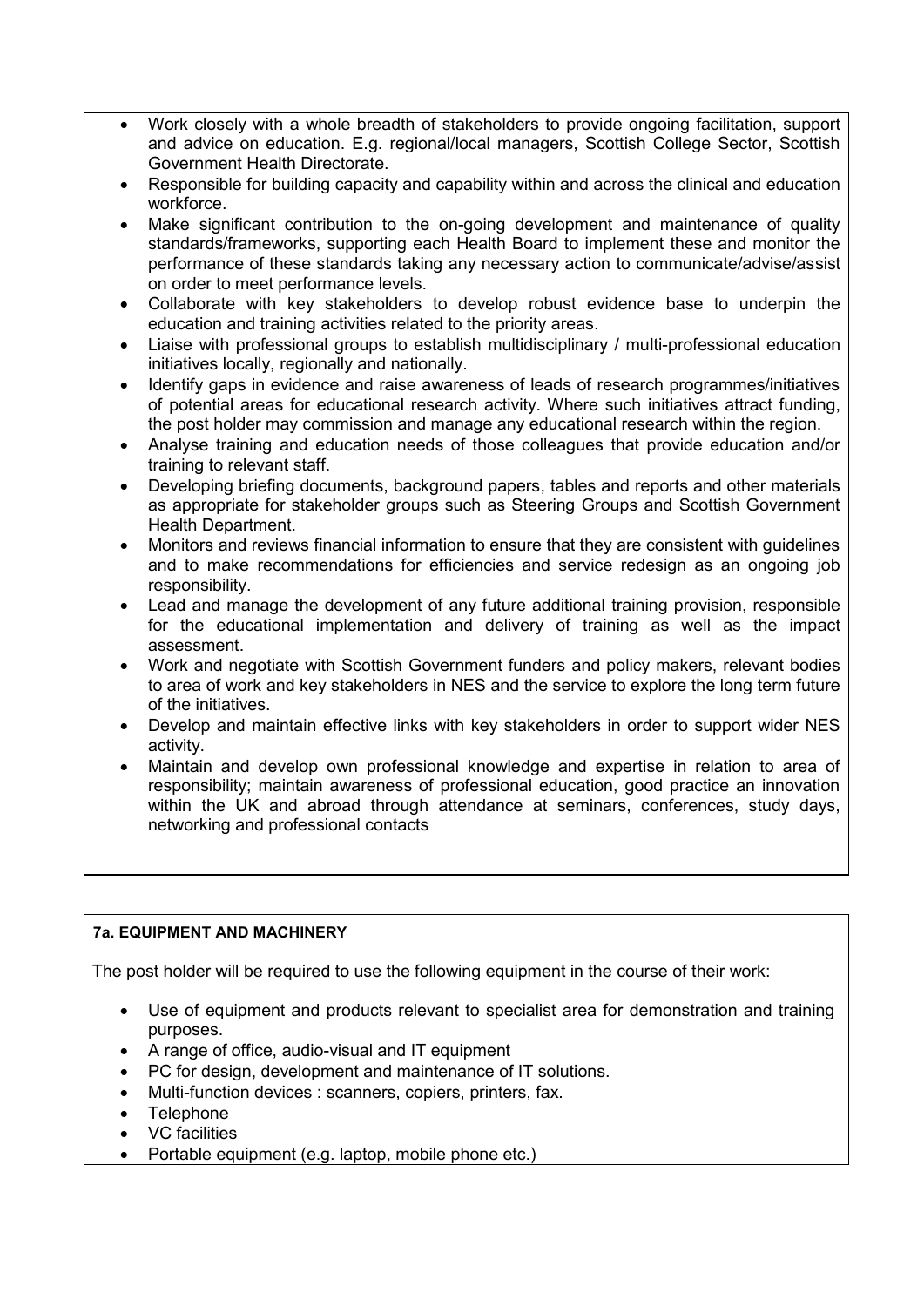#### **7b. SYSTEMS**

- Utilisation of current data and information systems relevant to role currently in use throughout the NES organisation.
- Use of complete MS Office suite of programmes.
- Use IT as directed, maintaining confidentiality.

#### **8. ASSIGNMENT AND REVIEW OF WORK**

- The postholder is responsible for planning, prioritising and allocating their own work and has freedom to initiate, implement and deliver outcomes within their area. Work will largely be determined by professional, political and educational regulations and boundaries.
- The post holder will be expected to ensure that practiced education initiatives support and influence national policy and professional regulation.
- The postholder will work autonomously in planning, prioritising, and setting objectives for his/her own work within a national team and will agree objectives and report to their line manager.
- Elements of work will be delegated to members of their team as appropriate.

#### **9. DECISIONS AND JUDGEMENTS**

- Persuade, negotiate and motivate stakeholders to participate and deliver outputs.
- Guide and support managers in delivering their specific projects and goals set out in the organisation's plans and facilitate the implementation, monitoring and ongoing development of the organisational strategy within their directorate.
- Work undertaken by the postholder will be guided as a result of requirements set out by Scottish Government Health Directorate initiatives and wider national legislation as these relate to directorate plans. The post holder will be required to interpret these and establish ways in which they should be implemented across the organisation.
- They may be part of a national group, working together to develop strategies.
- Within the context of the role the postholder is expected to act on the basis of their own initiative and interpretation with broad management support intervention as required.

#### **10. MOST CHALLENGING/DIFFICULT PARTS OF THE JOB**

 Working with a range of colleagues and securing stakeholder engagement with the development of initiatives which involve the management of change or are politically sensitive.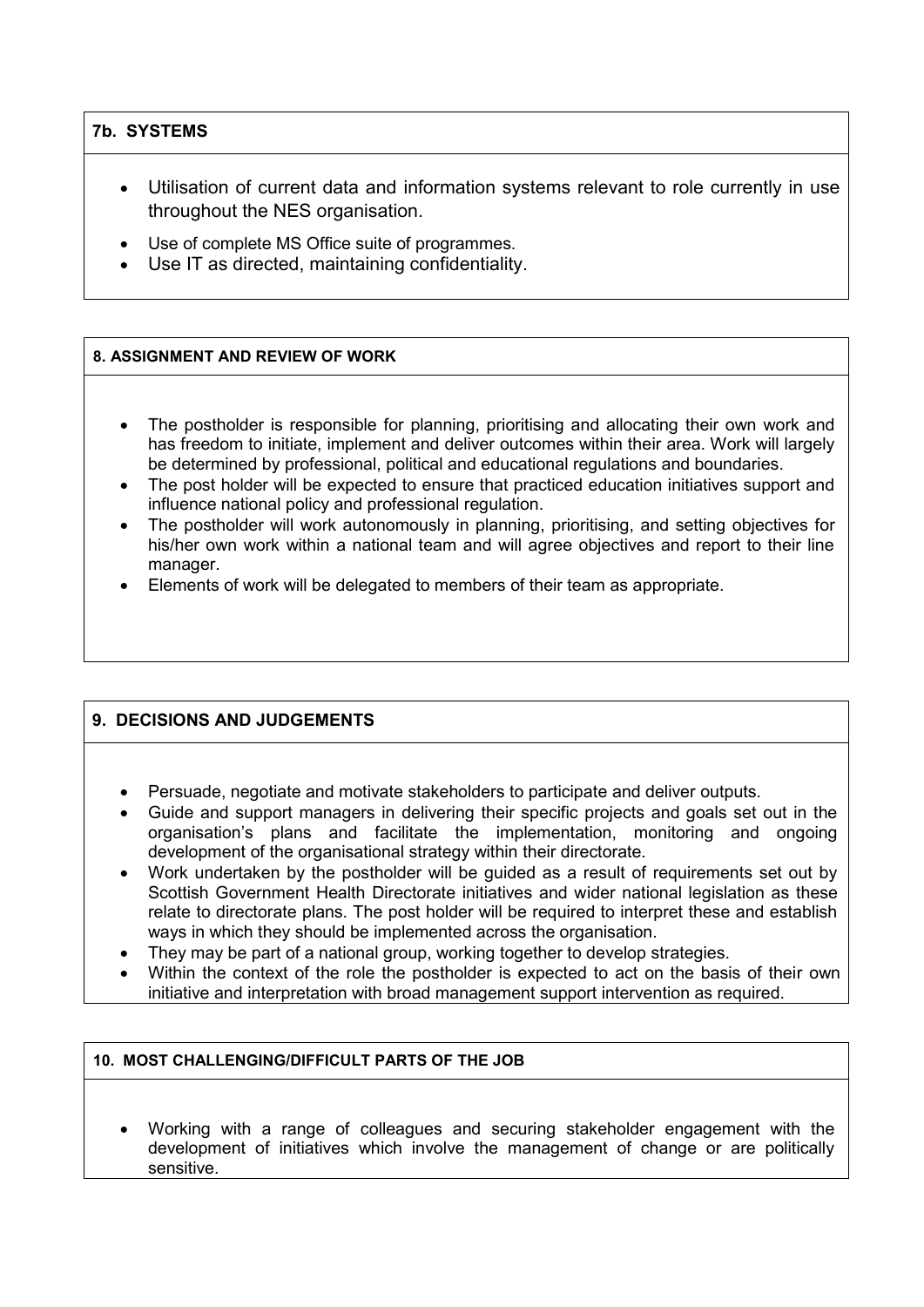- Engaging and maintaining effective communication of key issues with senior staff within NES.
- Combining professional expertise and educational judgements.
- Maintaining knowledge and most up to date information of relevant Government information and NES initiatives, relevant to outcomes.
- Exercising high levels of patience, tact and diplomacy when dealing with difficult situations.
- Interpreting for the organisation highly complex policy and legislation, and translating this into an agreed strategy.
- Working to support initiatives and developing more inter-professional learning opportunities aligned to workforce developments.

### **11. COMMUNICATIONS AND RELATIONSHIPS**

- Excellent verbal, nonverbal, written and presentation skills are required, with frequent requirements to present to large groups in formal setting. E.g. conferences, workshops, and seminars as well as occasional presentations of difficult or controversial information.
- The post holder may be required to implement major changes in education delivery which could be influenced by new legislation and or policies which will have to be discussed and implemented with stakeholders.
- The postholder will require a high level of tact, diplomacy, persuasion and influence in order to enable staff to adapt to new or changing practice or overcome resistance to change.
- Persuade and motivate key stakeholders to participate and deliver the required outputs.
- Aware of the political agenda and relevant policy.
- The postholder requires emotional resilience and excellent interpersonal skills to manage oppositional stances within groups.
- Use innovative ways to share and disseminate information.
- Provide high quality briefing papers and reports for internal colleagues and external stakeholders.
- Provide professional advice and consultancy on a range of educational issues/training programmes.

#### **12. PHYSICAL, MENTAL, EMOTIONAL & ENVIRONMENTAL DEMANDS OF THE JOB**

#### **Physical skills**

- Advanced keyboard skills
- Practical skills required for relevant area of expertise.

#### **Physical effort**

- Transportation of training materials to course venues, setting up equipment for training courses.
- The postholder will be required to sit/stand for long periods of time when in office with ITC equipment while drafting reports and other documents.

### **Mental effort**

• The postholder will have occasional requirement for prolonged concentration, when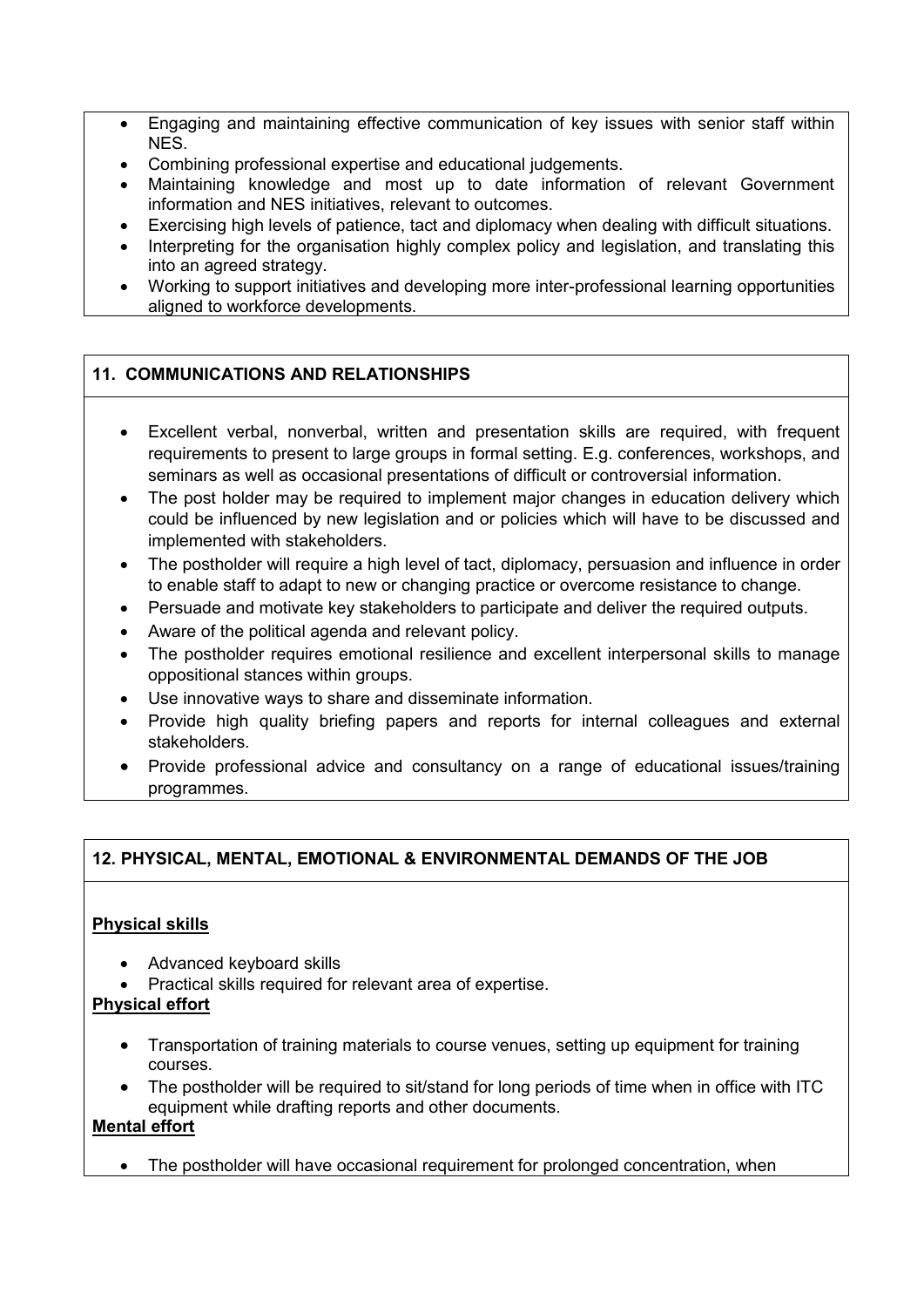developing documents, drafting complex reports, working on the design and development of educational initiatives and developing and delivering senior level presentations.

- There will be frequent requirement for concentration where the work patter is unpredictable i.e. delivering complex clinical skills to a wide range of clinicians.
- Maintain concentration for chairing and participating in lengthy meetings of professionals from differing disciplines and ensure the viewpoints are expressed equally.

#### **Emotional effort**

- Supporting and mediating others involved in the delivery of the educational programme where there is conflict.
- Maintaining professionalism in situations where individual and group's discuss contentious issues in confidence.

#### **Working Conditions**

A requirement to use laptop/VDU more or less continuously.

#### **13. KNOWLEDGE, TRAINING AND EXPERIENCE REQUIRED TO DO THE JOB**

- Postholder must be a registered member of the body relevant to their area of expertise.
- Masters degree or equivalent experience
- Holds a nationally recognised education qualification.
- Significant experience in their specialist area
- Substantial postgraduate experience and will have held enhanced responsibility in an educational or healthcare post
- Experience of working in an educationally focused environment.
- Working within a multidisciplinary environment utilising facilitation and network building skills including excellent stakeholder management.
- Experience of leading, developing and managing health services and applying improvement methodology.
- Highly developed interpersonal skills.
- Knowledge of and expertise in organisational, leadership and management development and models for delivery of leadership development.
- Highly developed written and verbal communication skills.
- Experience in academic and report writing.
- IT literate with experience in Microsoft Office systems.
- Ability to communicate sensitive and complex information.
- Presentation skills.
- Evidence of creativity and innovation.
- Analytical skills.
- Team player.
- **Effective leadership and management skills.**
- Project management skills.
- Information management skills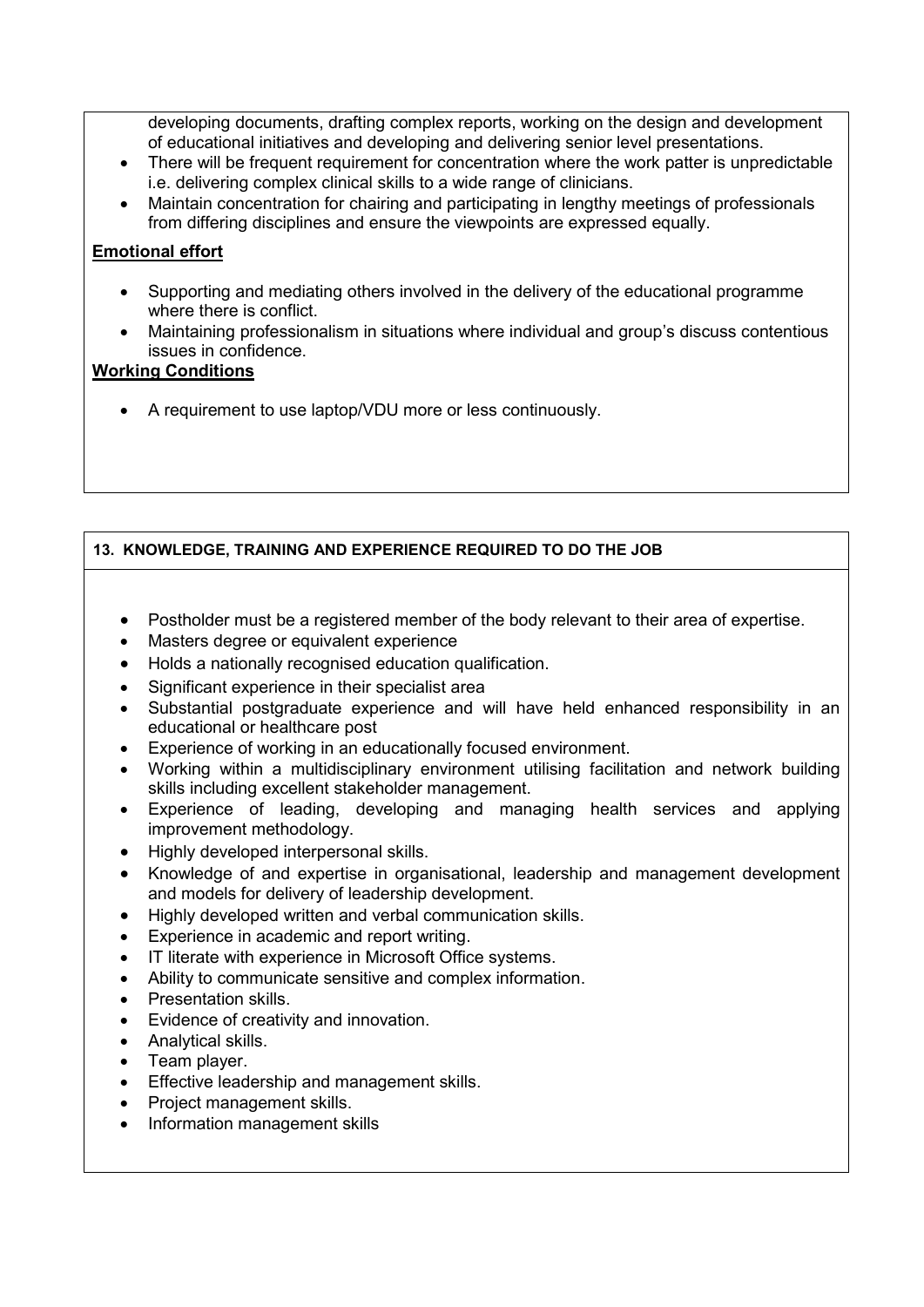| <b>14. JOB DESCRIPTION AGREEMENT</b>                                                                            |       |
|-----------------------------------------------------------------------------------------------------------------|-------|
| A separate job description will need to be signed off by each jobholder to<br>whom the job description applies. |       |
| Job Holder's Signature:                                                                                         | Date: |
| Head of Department Signature:                                                                                   | Date: |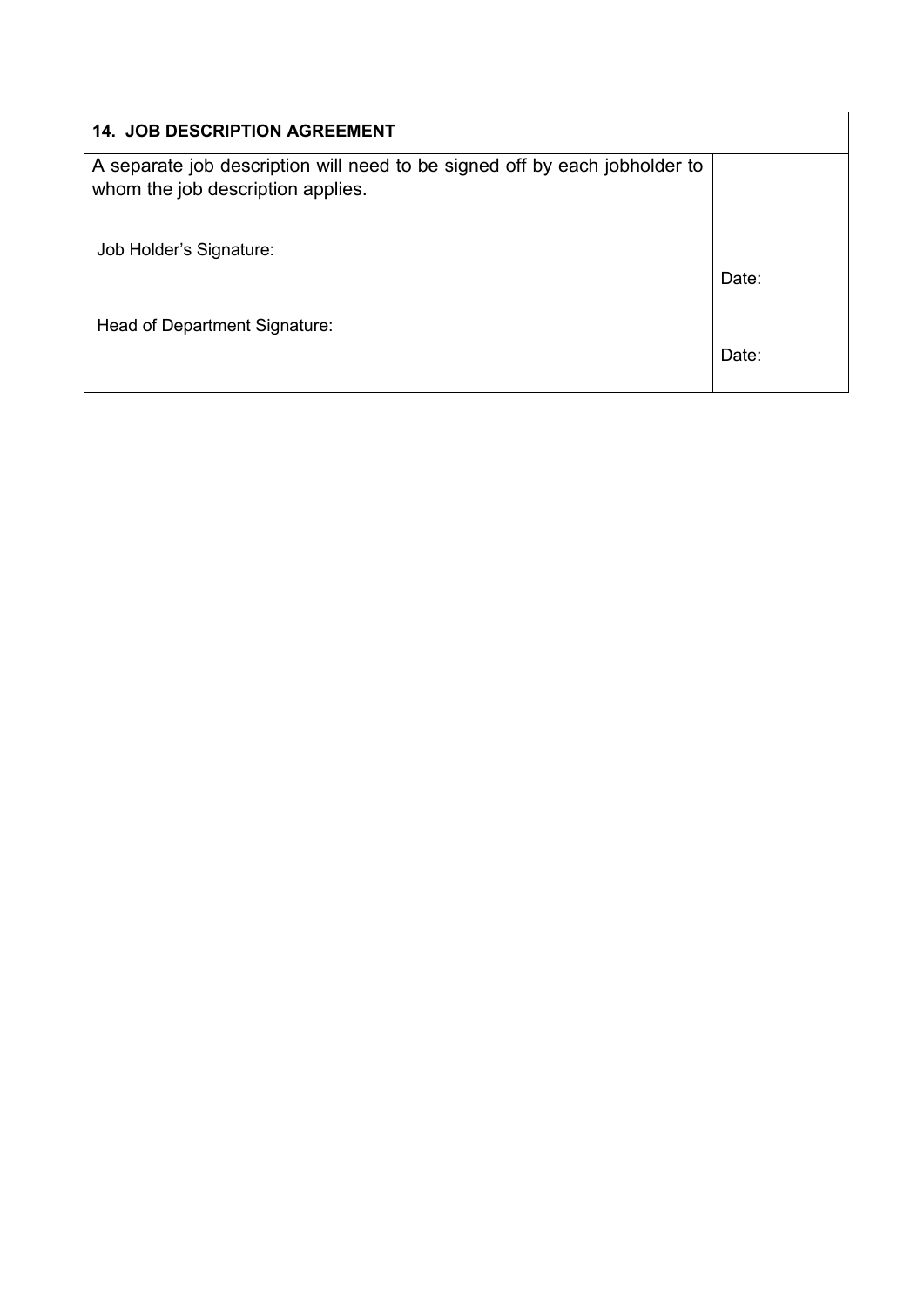



## **Person specification – Band 8a Senior Educator Allied Health Professions**

**Essential Criteria** – these are attributes without which a candidate would not be able to undertake the full remit of the role. Applicants who do not clearly demonstrate in their application that they possess the essential requirements will normally be eliminated at the short listing stage.

**Desirable Criteria** – these are attributes which would be useful for the candidate to hold. When short listing, these criteria will be considered when more than one applicant meets the essential criteria.

**Means of Assessment –** please note that candidates invited for interview will be notified if there will be a requirement to undertake a test or presentation. These additional assessments may be used to judge one or more criteria within the factor

| <b>Factors</b>                                                       | <b>Essential</b>                                                                                                                                                                                                                                                       | <b>Desirable</b>                                                                                                                                    | <b>Means of</b><br><b>Assessment</b>      |
|----------------------------------------------------------------------|------------------------------------------------------------------------------------------------------------------------------------------------------------------------------------------------------------------------------------------------------------------------|-----------------------------------------------------------------------------------------------------------------------------------------------------|-------------------------------------------|
| <b>Key Leadership</b><br><b>Behaviours</b>                           | Collaborative<br>$\bullet$<br>Inspiring<br>٠<br>Engaged and engaging<br>$\bullet$                                                                                                                                                                                      |                                                                                                                                                     | Application &<br>Interview                |
| <b>Education and</b><br>Professional<br><b>Qualifications</b>        | Registration as one of the Allied<br>$\bullet$<br>Health Professions (AHP) with the<br><b>Health and Care Professions</b><br>Council (HCPC)<br>Master's degree or equivalent<br>$\bullet$<br>experience                                                                | Nationally<br>$\bullet$<br>recognised<br>education<br>qualification                                                                                 | Application &<br>Pre-Employment<br>checks |
| <b>Experience/Training</b><br>(including research if<br>appropriate) | Experience of planning,<br>$\bullet$<br>developing, delivering, and<br>evaluating workforce education<br>and training<br>Understanding of the current<br>$\bullet$<br>workforce development /<br>education and training issues for<br>AHPs in health and care services | Substantial<br>$\bullet$<br>postgraduate<br>experience and<br>enhanced<br>responsibility in an<br>educational, social<br>care or healthcare<br>post | Application &<br>Interview                |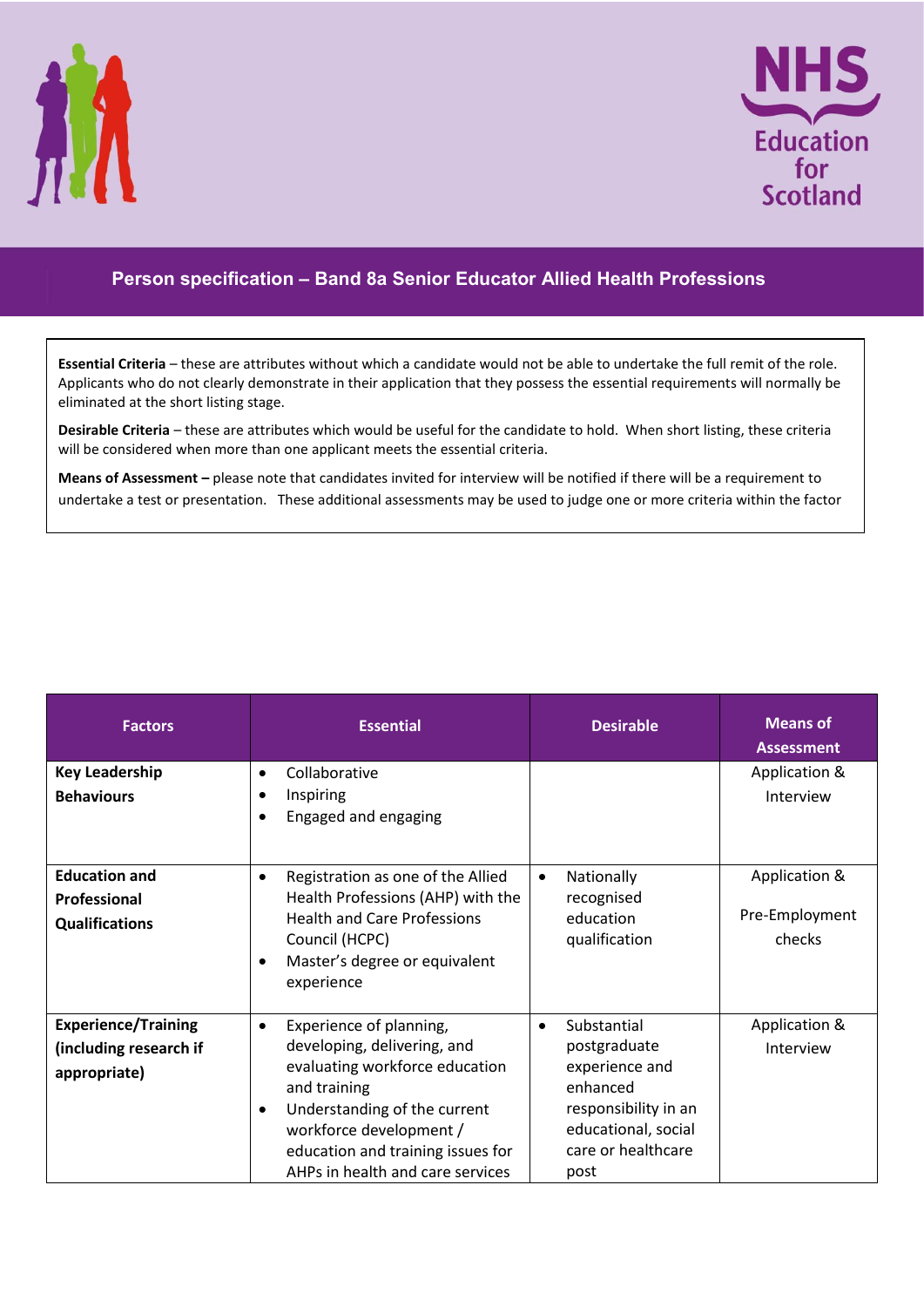|                                                                                                                   | in Scotland<br>Experience of working within a<br>$\bullet$<br>multidisciplinary environment<br>Experience of successfully<br>$\bullet$<br>managing staff and teams<br>Experience in service<br>$\bullet$<br>improvement and development<br>Experience/understanding of the<br>$\bullet$<br>external political and social<br>environment, including health<br>and care policy issues and<br>priorities, and the wider agenda<br>of public policy impacting on<br>other relevant agencies                                                                                                                                                                                                                                                                  | $\bullet$                                     | Experience of<br>working in an<br>interprofessional<br>AHP role                                                                                                                                                                                                                                                                                                            |                                                                                                      |
|-------------------------------------------------------------------------------------------------------------------|----------------------------------------------------------------------------------------------------------------------------------------------------------------------------------------------------------------------------------------------------------------------------------------------------------------------------------------------------------------------------------------------------------------------------------------------------------------------------------------------------------------------------------------------------------------------------------------------------------------------------------------------------------------------------------------------------------------------------------------------------------|-----------------------------------------------|----------------------------------------------------------------------------------------------------------------------------------------------------------------------------------------------------------------------------------------------------------------------------------------------------------------------------------------------------------------------------|------------------------------------------------------------------------------------------------------|
| <b>Additional specific</b><br>experience/training<br>required for role<br><b>Specific Skills and</b><br>Knowledge | Subject and clinical expertise<br>$\bullet$<br>working with children, young<br>people and families<br>Good understanding of AHP<br>$\bullet$<br>service delivery underpinned by<br><b>GIRFEC values and principles</b><br>Highly developed interpersonal<br>$\bullet$<br>skills with the ability to<br>communicate sensitive and<br>complex information<br>Highly developed written<br>$\bullet$<br>communication skills<br>IT literate with experience in<br>$\bullet$<br>Microsoft Office systems<br><b>Presentation skills</b><br>Team player<br>$\bullet$<br>Effective leadership and<br>$\bullet$<br>management skills<br>Able to meet the travel<br>$\bullet$<br>requirements of the post<br>Evidence of creativity and<br>$\bullet$<br>innovation | $\bullet$<br>$\bullet$<br>٠<br>٠<br>$\bullet$ | Experience<br>promoting human<br>rights, addressing<br>health inequalities<br>and enhancing<br>participation and<br>inclusion with and<br>for children and<br>young people<br>Project<br>management skills<br>Experience in<br>academic report<br>writing<br>Analytical skills<br>Awareness of role of<br>technology in<br>supporting learner<br>experience and<br>outcome | <b>Additional specific</b><br>experience/training<br>required for role<br>Application &<br>Interview |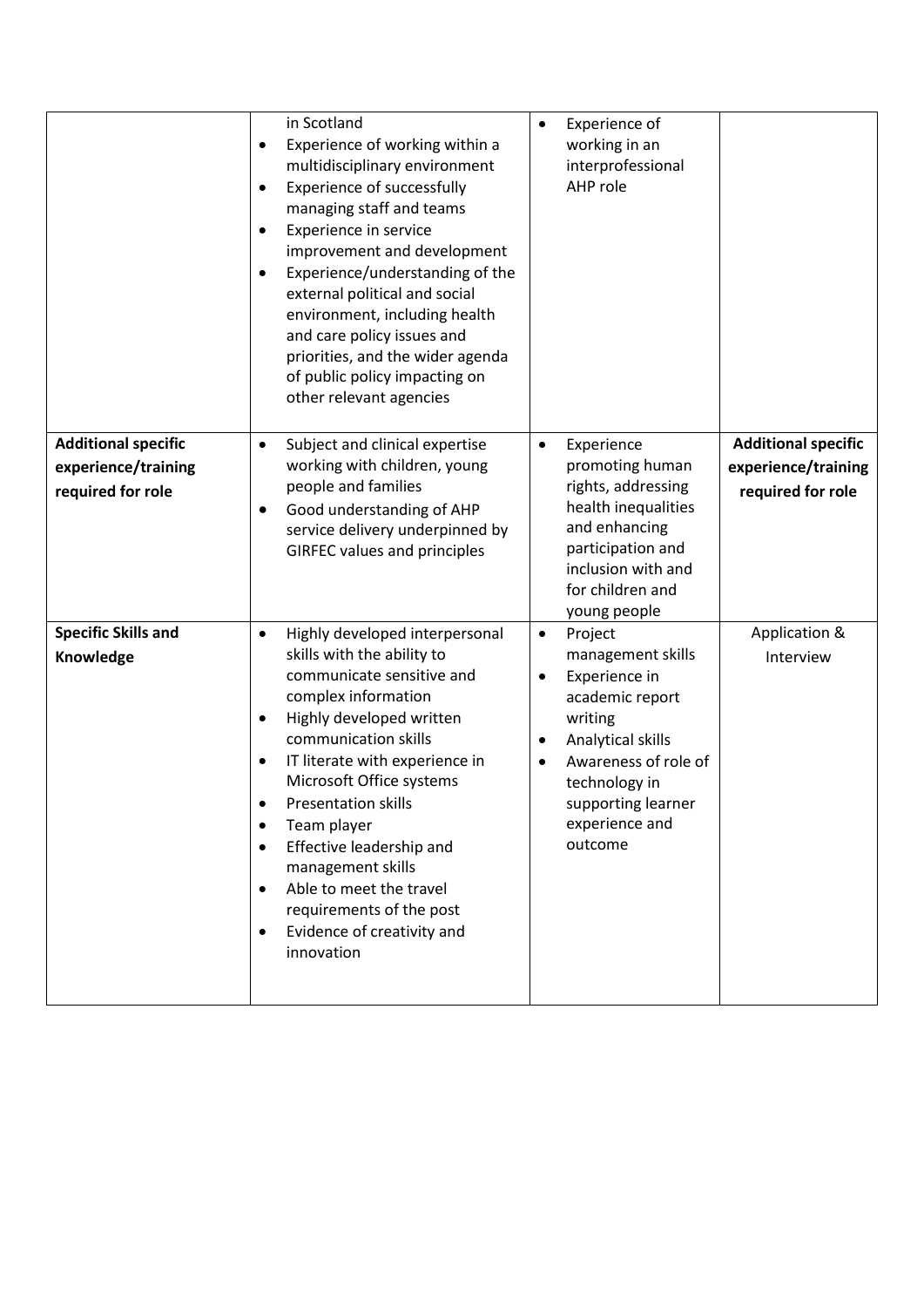# **Leadership Behaviours**



NHS Education for Scotland (NES) assesses and selects employees based on our leadership behaviours which are expected at all levels in the organisations. These leadership behaviours support the NES ways of working and NHS Scotland values.

These leadership behaviours describe how we work, and what is expected of everyone who works in NES. A number of methods may be used to assess these behaviours as part of our recruitment and selection processes. Our leadership behaviours are: